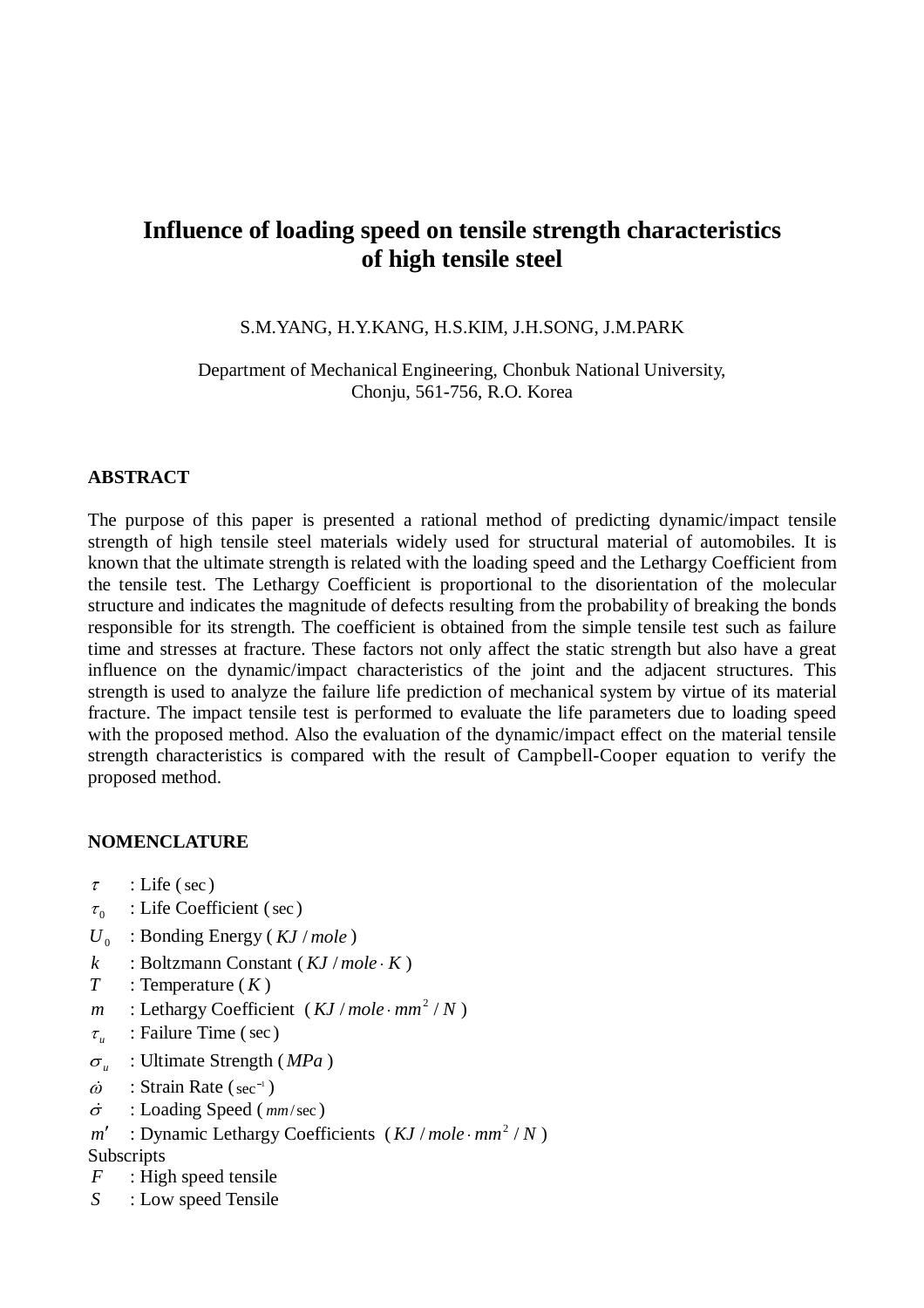## **INTRODUCTION**

If the repeated impacts or high speed tension between two surfaces produce local elastic cyclic deformations, the impact-induced cyclic deformations result in a field of sub-surfaces micro cracks that grow and coalesce in accordance with the surface fatigue behavior. Especially, the automobile structures must have shock-absorbing capacity preserve from accidents. Thin high tensile steel materials are widely used for structural of automobiles for weight reduction and high shock-absorbing capacity, simultaneously.

Theoretical as well as practical importance has simulated much interest in the mathematical modeling of the mechanical response of vehicle structural materials under-going severe impact or fast tension. Campbell and Cooper[1] tested for mild steel at medium strain rates, Shi and Meuleman[2] analyzed for the strain rate sensitivity of automotive steels, Cower and Symonds[3] discovered the strain effects in the impact loading of cantilever beams, and Paik et al.[4] presented the benchmark test results of high tensile steel.

To estimate the ultimate tensile strength characteristics of high tensile steel for influence of loading speed, Lethargy Coefficient concept and Campbell-Cooper equation with Paik's experimental results are used. Lethargy Coefficient concept[5,6] is proper to predict the fatigue life of complicated automotive structural materials with fast and even more easy.

## **LETHARGY COEFFICIENTS, ULTIMATE STRESS AND LOADING SPEED**

#### *Lethargy Coefficients*

Zhurkov[7] expressed the fatigue life of materials as follows

$$
\tau = \tau_0 \exp\left(\frac{U_0 - m\sigma}{kT}\right) \tag{1}
$$

From Eqn. 1 and statistical molecular dynamics, the thermal oscillations of atoms or molecular in material lattices is written as  $dt / \tau_0$  during the time  $dt$ , the probability of dislocation becomes

$$
e^{\left(-\frac{U_0 - m\sigma}{kT}\right)} \frac{dt}{\tau_0} \tag{2}
$$

In the Eqn. 2, mechanical failures are occurred when the probability of dislocation is 100%, that is, one atom is fully dislocated from unstable zone to stable zone on the lattice. It is fully broken into two parts within this period so called the fatigue life of materials

$$
\int_0^{\tau} \frac{dt}{e^{\left(\frac{U_0 - m\sigma(t)}{kT(t)}\right)}} = 1 \tag{3}
$$

Since Lethargy Coefficient *m* is the material dependent property, a lot of tensile test are needed to determine *m* . In this paper, simple tensile test results performed by Yang et al.[8,9] are used for computed the Lethargy Coefficients :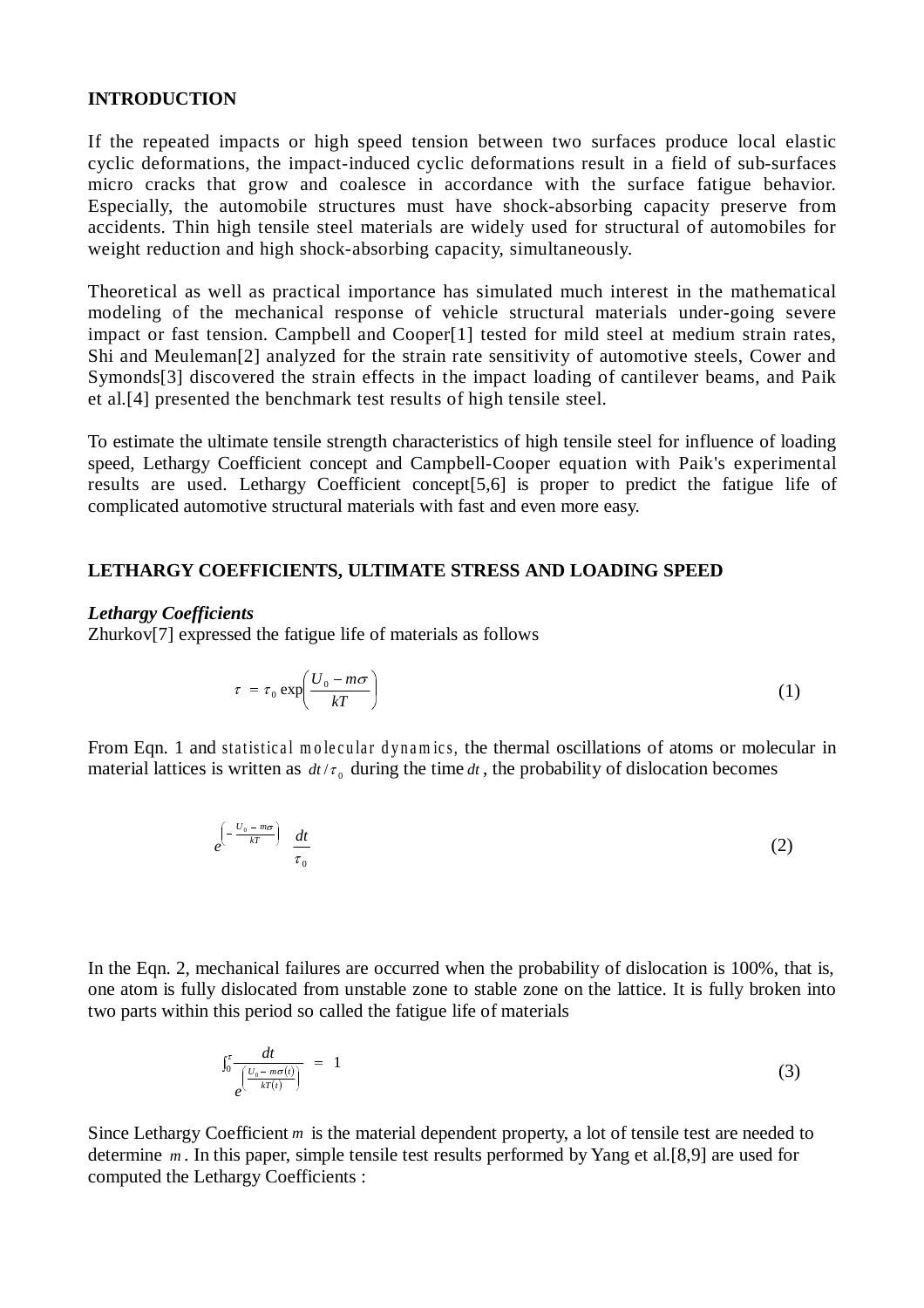$$
m = \frac{U_0}{\sigma_0} (1 - \eta) \tag{4}
$$

and

$$
\eta = \frac{\ln\left(\frac{\tau_u}{\tau_0}\right)}{\frac{U_0}{kT}} \left(1 - \frac{\ln\left[\frac{U_0}{kT} - \ln\left(\frac{\tau_u}{\tau_0}\right)\right]}{\ln\left(\frac{\tau_u}{\tau_0}\right)\left[1 - \frac{U_0}{kT} - \ln\left(\frac{\tau_u}{\tau_0}\right)\right]}\right)
$$

where fatigue life with ultimate stress  $\sigma_{\mu}$  and failure time  $\tau_{\mu}$  in a constant loading speed.

#### *Ultimate Stress and Loading Speed*

If a stress is constant with variable loading speeds, Eqn. 3 becomes

$$
\int_0^{\tau_u} \frac{dt}{\tau_0 e^{\left(\frac{U_0 - m\sigma(t)}{kT(t)}\right)}} = 1 \tag{5}
$$

From  $\sigma_u = \dot{\sigma} \tau_u$ , ultimate stress  $\sigma_u$  is expressed

$$
e^{\frac{m\sigma_u}{kT}} = 1 + \frac{m\sigma_u}{kT} \left(\frac{\tau_0}{\tau_u}\right) e^{\frac{U_0}{kT}}
$$
  

$$
\sigma_u = 1 + \frac{m\sigma_u}{kT} \left(\frac{\tau_0}{\tau_u}\right) e^{\frac{U_0}{kT}}
$$
  

$$
= \frac{U_0}{m} + \frac{kT}{m} \ln \left(\frac{m\tau_0}{kT}\right)
$$

or

$$
m \qquad m \qquad kT \qquad J
$$

$$
\sigma_u = \frac{kT}{m} \left( \frac{U_0}{kT} + \ln \left( \frac{m\tau_0}{kT} \right) + \ln(\dot{\sigma}) \right) \tag{6}
$$

Let the ultimate stresses be  $\sigma_{\text{UF}}$  at high-speed tensile test and  $\sigma_{\text{US}}$  at low speed tensile test. Also Lethargy Coefficient are  $m_F$  and  $m_S$  at corresponding test, respectively. The ratio of  $\sigma_{UF}$ and  $\sigma_{\scriptscriptstyle US}$  can be written as

$$
\frac{\sigma_{UF}}{\sigma_{US}} = \frac{\left\{ \frac{U_0}{kT} + \ln\left(\frac{m_F \tau_0}{kT}\right) + \ln(\dot{\sigma}_F) \right\}}{\left\{ \frac{U_0}{kT} + \ln\left(\frac{m_S \tau_0}{kT}\right) + \ln(\dot{\sigma}_S) \right\}}
$$
(7)

## **ULTIMATE STRESS CHARACTERISTIC EQUATION WITH LETHARGY COEFFICIENTS**

In automobile structures, the influence of loading speed of the high tensile steel material should be examined. To estimate the dynamic final tensile stress of material, the Cambel-Cooper equation has been widely used, namely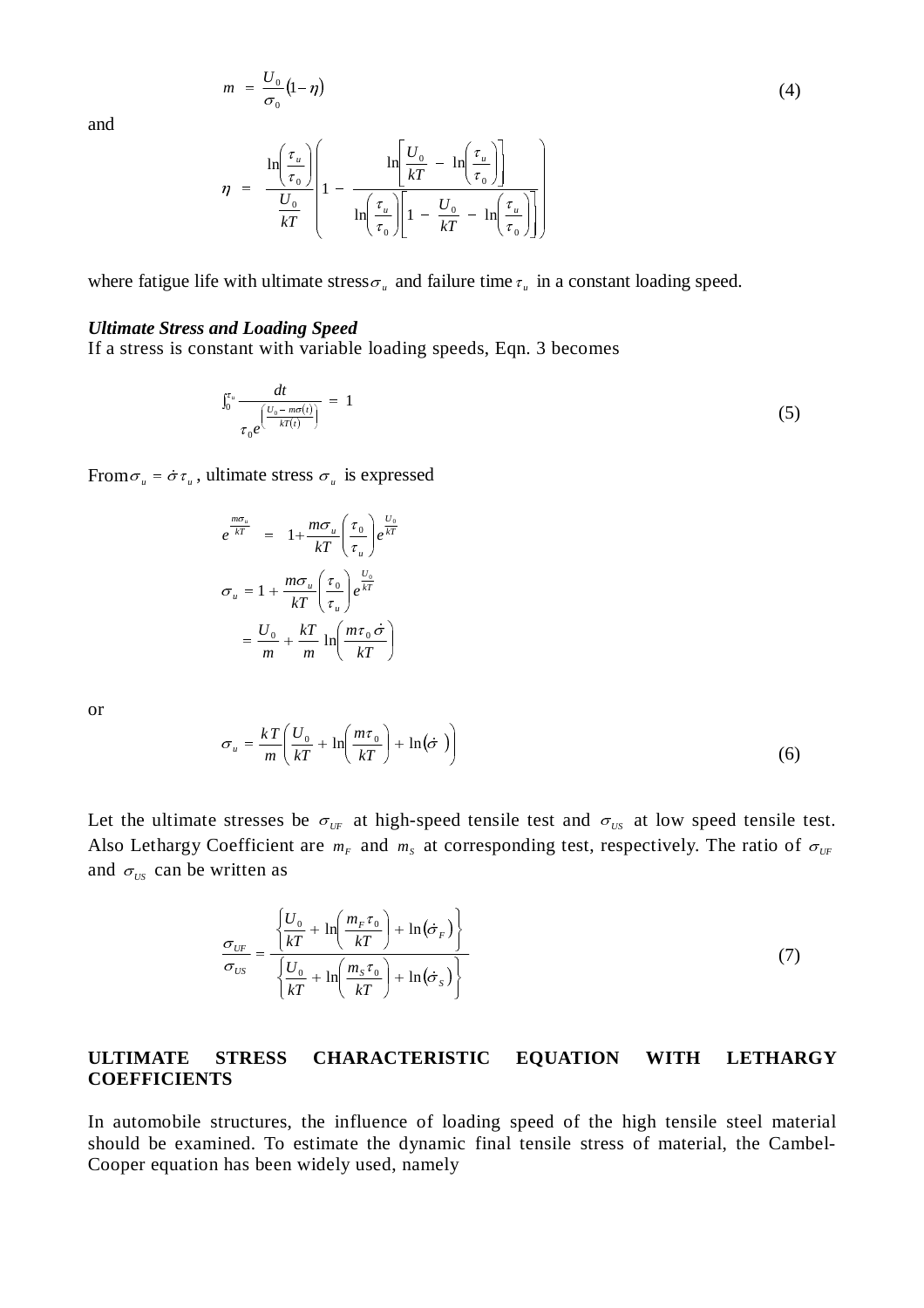$$
\frac{\sigma_{TD}}{\sigma_T} = 1 + \left(\frac{\dot{\varepsilon}}{D}\right)^{\frac{1}{q}}
$$
\n(8)

where  $\sigma_{\tau}$  is the final tensile stress,  $\sigma_{\tau}$  is the dynamic final tensile stress, and  $\epsilon$  is the strain rate. *D* and *q* are material coefficients determined on the basis of test data. For the high tensile steel  $D = 6844$ (sec<sup>-1</sup>) and  $q = 3.91$  [1].

The Dynamic Lethargy Coefficient, *m*' is introduced in terms of the Lethargy Coefficient and loading speed from Eqn. 4 and Eqn. 6 : 1  $q = 3.91$ [1].<br>thargy Coefficient, m' is introduced in terms of the Lethargy Coefficient<br>om Eqn. 4 and Eqn. 6:<br> $m' = (m, \dot{\sigma})$  (9)

$$
m' = (m, \sigma) \tag{9}
$$

Ultimate stress characteristic equation with the Dynamic Lethargy Coefficient becomes

$$
\frac{\sigma_{\scriptscriptstyle UF}}{\sigma_{\scriptscriptstyle US}} = \frac{\left\{ \frac{U_0}{kT} + \ln\left(\frac{m'_{\scriptscriptstyle F}}{kT}\right) + \ln\left(\dot{\sigma}_{\scriptscriptstyle F}\right) \right\}}{\left\{ \frac{U_0}{kT} + \ln\left(\frac{m'_{\scriptscriptstyle S}}{kT}\right) + \ln\left(\dot{\sigma}_{\scriptscriptstyle S}\right) \right\}}
$$
\n(10)

#### **EXAMPLE**

To verify the proposed equation of Eqn. 10 with Dynamic Lethargy Coefficients, the comparing by using the data of dynamic/impact with the Cambel-Cooper equation is presented. Paik's experimental data[4] are used as shown in Table 1. These data were measuring ultimate tensile<br>stress with varying loading speed from  $100mm/sec$  to  $950mm/sec$  of which strain rate are in<br> $10^{\circ} \sim 10^4$  (sec<sup>-1</sup>) for specimen th stress with varying loading speed from 100*mm* /sec to 950*mm*/sec of which strain rate are in

When the dynamic/impact loads are applied, these responses are mainly affected by material loading speed. Figure 1 shows the ultimate stresses of high tensile steel under the different loading speed.

Lethargy Coefficient must be modified as follows from Eqn. 9, and then substituted into Eqn. 10. ent must be modified as follows from<br> $m' = m - n \, \dot{\sigma}$ ,  $m = 2.13$ ,  $n = 0.00055$ 

$$
m' = m - n \space \sigma
$$
,  $m = 2.13$ ,  $n = 0.00055$ 

As shown in Eqn. 10 and Figure 1, the ultimate stresses of material increases with enlarge the loading speed like other existing equations. On the basis of experimental data[4], the proposed equation of Eqn. 10 is more approximate than the Cambel-Cooper equation.

| Specimen | Cross-head<br>speed $\left(\frac{mm}{sec}\right)$ | Strain rate<br>$(\sec^{-1})$ | Yield stress<br>(MPa) | Ultimate tensile<br>stress $(MPa)$ |
|----------|---------------------------------------------------|------------------------------|-----------------------|------------------------------------|
| HT-100   | 100                                               |                              | 342.0                 | 410.6                              |
| HT-300   | 300                                               |                              | 350.0                 | 429.4                              |
| HT-600   | 600                                               |                              | 390.0                 | 467.9                              |

TABLE 1 Test results of high tensile steel under uniaxial tension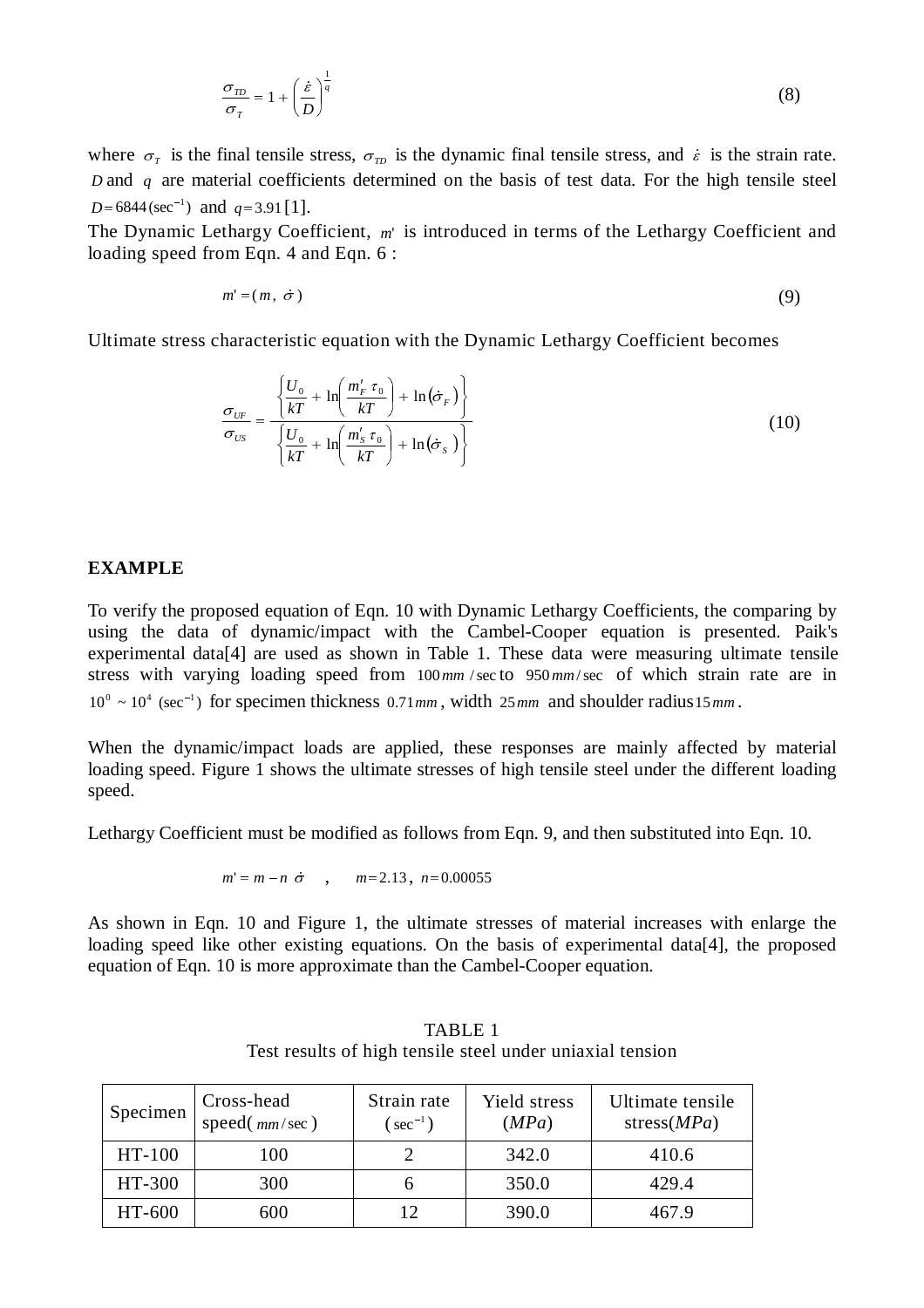| HT-950 | 950 |  | 425.0 | 537.6 |
|--------|-----|--|-------|-------|
|--------|-----|--|-------|-------|

#### **CONCLUSION**

To estimate the dynamic/impact properties in the automobile crushing and dynamic situation, this paper presents the dynamic final strength of thin high tensile steel material with loading speed varying. Thin high tensile steel is widely used for automobile structural material to endure dynamic/impact severeness and to reduce the total weight of automobile, simultaneously. Ultimate stress characteristic Equation for thin high tensile steel is formulated with the Dynamic

Lethargy Coefficients. Lethargy Coefficients concept is proper to predict material properties with easy and fast. To investigate the accuracy and applicability of the ultimate stress characteristic



**Figure 1:** Ultimate stress of high tensile steel with increase loading speed

equation, the comparing with the Cambel-Cooper equation is carried out. Based on the experimental data, Ultimate Stress Characteristic Equation is more accurate and applicable to conventional iterative experimental method.

In beginning of design of vehicle, for the situation of impact and dynamic, presented method would be very helpful for prediction of ultimate stress varying resulted from the structural modification. This method will reduce the coast and the time consuming for design of vehicle and m ak ing a prototype.

## **REFERENCES**

- **1.** Campbell, J. D. and Cooper, R. H. (1966) Yield and Flow of Low-Carbon Steel at Medium Strain Rates, Proc. Conf. Physical Basis of Yield and Fracture, Int. of Physical Soc., pp. 77-87.
- **2.** Shi, M. F. and Meuleman, D. J. (1966) Strain Rate Sensitivity of Automotive Steels, SAE Paper 920245, pp. 159-168.
- **3.** Cowper, G. R. and Symonds, P. S. (1957) Strain-Hardening and Strain Rate Effects in The Impact Loading of Cantilever Beams, Technical Report, No. 28, Brown University.
- **4.** Paik, J.K., Chung, J.Y. and Paik, Y.M. (1999) On Dynamic/Impact Tensile Strength Characteristics of Thin High Tensile Steel Materials for Automobiles, Journal of Korea Society